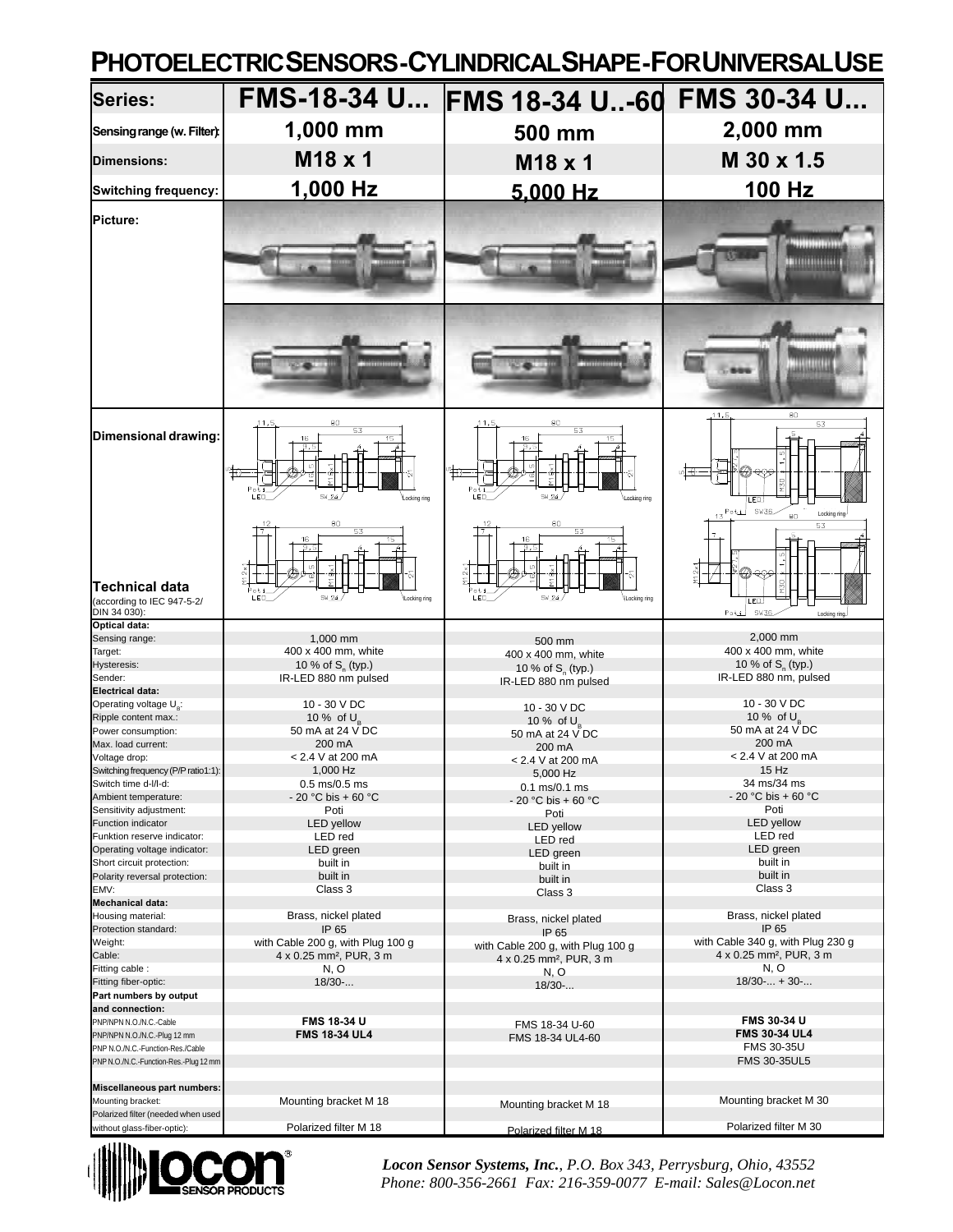## **PHOTOELECTRIC SENSORS - CYLINDRICAL SHAPE - FOR UNIVERSAL USE**

| Series:                                                      | FMS 30-34 U-55 FMS 30-44 U-56 FMS 30-44 U-60                      |                                                                                                                        |                                                                                                  |
|--------------------------------------------------------------|-------------------------------------------------------------------|------------------------------------------------------------------------------------------------------------------------|--------------------------------------------------------------------------------------------------|
| Sensing range (w. Filter):                                   | 1,500 mm                                                          | 1,000 mm                                                                                                               | 500 mm                                                                                           |
| <b>Dimensions:</b>                                           | M 30 x 1.5                                                        | M30 x 1.5                                                                                                              | M 30 x 1.5                                                                                       |
| <b>Switching frequency:</b>                                  | 300 Hz                                                            | 1,000 Hz                                                                                                               | 5,000 Hz                                                                                         |
| Picture:                                                     | <b>MINIMULATI</b>                                                 | <b>MANUFACTURE</b>                                                                                                     | <b>MANUTALITY</b>                                                                                |
|                                                              | 8888888<br>80<br>11.5                                             | 110000004<br>19544                                                                                                     | 194111714<br>$-0005$                                                                             |
| Dimensional drawing:                                         | 53<br>ம∏⊕<br>୧୧୨<br>_ED.<br>Locking ring<br>Poti SW36<br>80<br>53 | 80<br>,11,5<br>53<br>$\frac{1}{\sqrt{1+\frac{1}{2}}}$<br>20 ବେତ<br>ED<br>Locking ring<br>$13^{Po}$ LJ SW36<br>80<br>53 | 80<br>,11,5<br>53<br>৸∐ক<br> @-දාං<br><b>M30</b><br>ED<br>Potal SW36<br>Locking ring<br>80<br>53 |
| Technical data<br>(according to IEC 947-5-2/<br>DIN 34 030): | ED.<br>Locking ring.<br><b>SW36</b><br>Poti                       | <del>୧</del> ୦୨<br><b>PEN</b><br>_ED.<br>Locking ring<br><b>SW36</b><br>Poti                                           | ୧୧୨<br>ED<br><b>SW36</b><br>Locking ring<br>Poti                                                 |
| <b>Optical data:</b><br>Sensing range:                       | 1,500 mm                                                          | 1,000 mm                                                                                                               | 500 mm                                                                                           |
| Target:<br>Hysteresis:                                       | 400 x 400 mm, white<br>10 % of $S_n$ (typ.)                       | 400 x 400 mm, white<br>10 % of $S_{n}$ (typ.)                                                                          | 400 x 400 mm, white<br>10 % of S <sub>n</sub> (typ.)                                             |
| Sender:                                                      | IR-LED 880 nm, pulsed                                             | IR-LED 880 nm, pulsed                                                                                                  | IR-LED 880 nm, pulsed                                                                            |
| Electrical data:<br>Operating voltage U <sub>p</sub> :       | 10 - 30 V DC                                                      | 10 - 30 V DC                                                                                                           | 10 - 30 V DC                                                                                     |
| Ripple content max.:                                         | 10 % of $U_{\scriptscriptstyle{B}}$                               | 10 % of $U_B$                                                                                                          | 10 % of $U_{p}$                                                                                  |
| Power consumption:                                           | 50 mA at 24 V DC                                                  | 50 mA at 24 V DC                                                                                                       | 50 mA at 24 V DC                                                                                 |
| Max. load current:<br>Voltage drop:                          | 200 mA<br>< 2.4 V at 200 mA                                       | 200 mA<br>< 2.4 V at 200 mA                                                                                            | 200 mA<br>$< 2.4 V$ at 200 mA                                                                    |
| Switching frequency (P/P ratio1:1):                          | 300 Hz                                                            | 1,000 Hz                                                                                                               | 5,000 Hz                                                                                         |
| Switch time d-I/I-d:                                         | 1.7 ms/1.7 ms                                                     | $0.5$ ms/0.5 ms                                                                                                        | $0.1 \text{ ms}/0.1 \text{ ms}$                                                                  |
| Ambient temperature:<br>Sensitivity adjustment:              | - 20 °C bis + 60 °C<br>Poti                                       | $-20$ °C bis + 60 °C<br>Poti                                                                                           | $-20$ °C bis + 60 °C<br>Poti                                                                     |
| Function indicator                                           | <b>LED</b> yellow                                                 | <b>LED</b> yellow                                                                                                      | <b>LED</b> yellow                                                                                |
| Funktion reserve indicator:                                  | LED red                                                           |                                                                                                                        |                                                                                                  |
| Operating voltage indicator:<br>Short circuit protection:    | LED green<br>built in                                             | built in                                                                                                               | built in                                                                                         |
| Polarity reversal protection:                                | built in                                                          | built in                                                                                                               | built in                                                                                         |
| EMV:                                                         | Class 3                                                           | Class 3                                                                                                                | Class 3                                                                                          |
| <b>Mechanical data:</b><br>Housing material:                 | Brass, nickel plated                                              |                                                                                                                        |                                                                                                  |
| Protection standard:                                         | IP 65                                                             | Brass, nickel plated<br>IP 65                                                                                          | Brass, nickel plated<br>IP 65                                                                    |
| Weight:                                                      | with Cable 340 g, with Plug 230 g                                 | with Cable 340 g, with Plug 230 g                                                                                      | with Cable 340 g, with Plug 230 g                                                                |
| Cable:                                                       | 4 x 0.25 mm <sup>2</sup> , PUR, 3 m                               | 4 x 0.25 mm <sup>2</sup> , PUR, 3 m                                                                                    | 4 x 0.25 mm <sup>2</sup> , PUR, 3 m                                                              |
| Fitting cable :<br>Fitting fiber-optic:                      | N, O<br>$18/30$ - + 30-                                           | N, O<br>$18/30$ - + 30-                                                                                                | N, O<br>$18/30$ - + 30-                                                                          |
| Part numbers by output                                       |                                                                   |                                                                                                                        |                                                                                                  |
| and connection:                                              |                                                                   |                                                                                                                        |                                                                                                  |
| PNP/NPN N.O./N.C.-Cable<br>PNP/NPN N.O./N.C.-Plug 12 mm      | FMS 30-34 U-55<br>FMS 30-34 UL4-55                                | FMS 30-44 U-56<br>FMS 30-44 UL4-56                                                                                     | FMS 30-44 U-60<br>FMS 30-44 UL4-60                                                               |
| PNP N.O./N.C.-Function-Res./Cable                            | FMS 30-35U-55                                                     |                                                                                                                        |                                                                                                  |
| PNP N.O./N.C.-Function-Res.-Plug 12 mm                       | FMS 30-35UL5-55                                                   |                                                                                                                        |                                                                                                  |
|                                                              |                                                                   |                                                                                                                        |                                                                                                  |
| Miscellaneous part numbers:<br>Mounting bracket:             | Mounting bracket M 30                                             | Mounting bracket M 30                                                                                                  | Mounting bracket M 30                                                                            |
| Polarized filter (needed when used                           |                                                                   |                                                                                                                        |                                                                                                  |
| without glass-fiber-optic):                                  | Polarized filter M 30                                             | Polarized filter M 30                                                                                                  | Polarized filter M 30                                                                            |



*Locon Sensor Systems, Inc.*, *P.O. Box 343, Perrysburg, Ohio, 43552 Phone: 800-356-2661 Fax: 216-359-0077 E-mail: Sales@Locon.net*